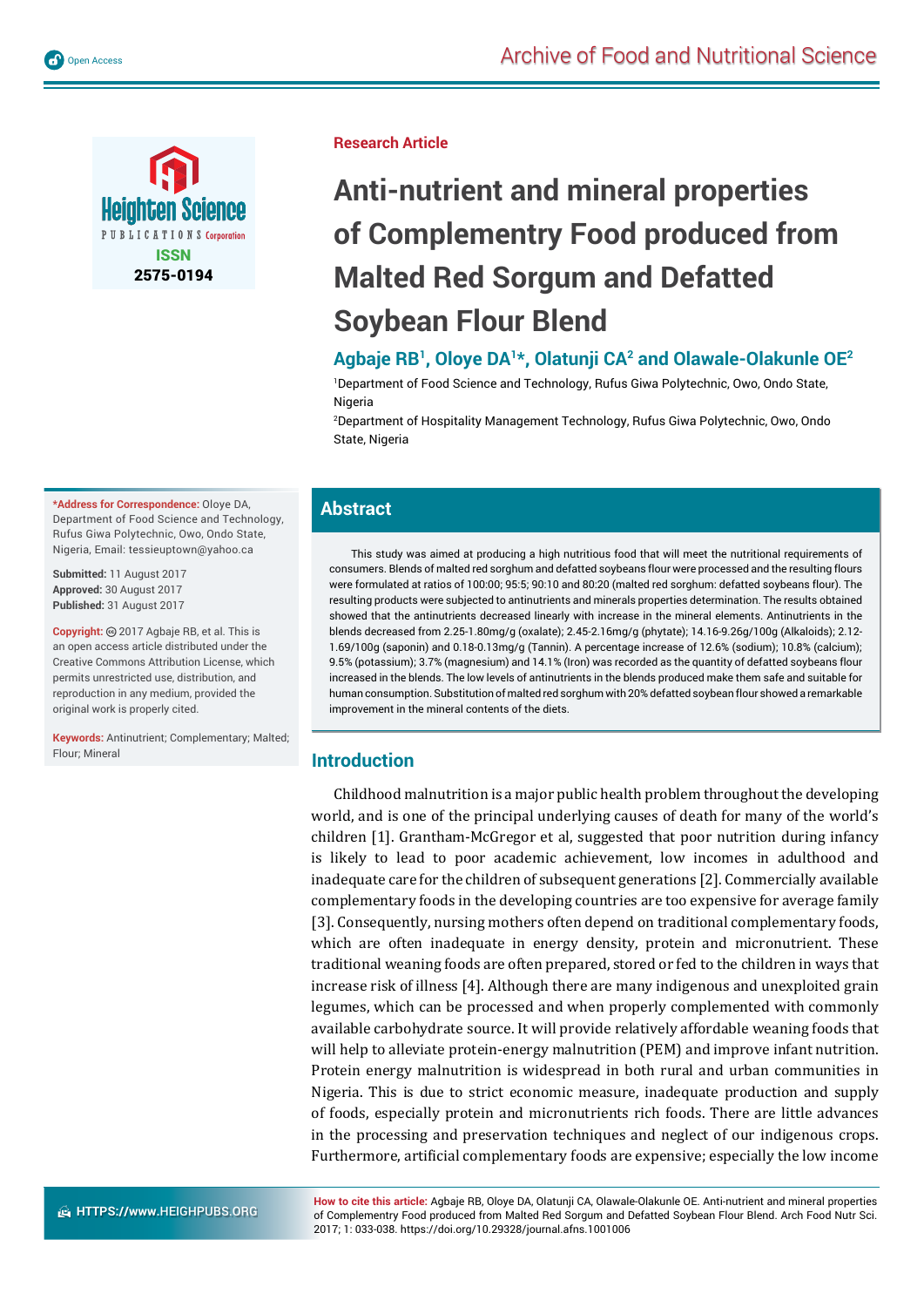

group cannot afford them. Such families often depend on inadequate processed traditional food consisting mainly of supplemented cereal porridge made from maize or sorghum or millet.

Red Sorghum (*S. bicolar*) has been for centuries, one of the most important staple foods for millions of poor rural people in the semi-arid tropics of Asia and Africa. For some impoverished region of the world, Sorghum remains a principal source of energy, protein, vitamins and minerals. Sorghum grows in harsh environment, where other crops do not grow well, just like other staple foods, such as cassava, that are common in impoverished regions of the world. It is usually grown without application of any fertilizer or other inputs by a multitude of small-holder farmers or many countries [5]. Sorghum is about 70% starch; so is a good energy source and also has some antinutritional factors such as tannins [6]. Sorghum's nutritional profile includes several minerals, phosphorus, iron, zinc and also a good source of B-complex vitamins.

Soybean (Glycine max) commonly known as Soybean in Northern America or Soybean in British English Anderson et al, [7] is a species of legume native to East Asia, widely grown for its edible bean which has numerous uses. Soybean is produced extensively in Nigeria, with protein content of approximately 43% [8]. Like other legumes, Soy protein is rich in lysine and relatively low in methionine (Sulphur containing amino acid). The bean contain significant amount of phytic acid, dietary minerals and B-Vitamins. Traditional non-Fermented food uses of soybeans include soymilk from which tofu and tofu skin are made. Fermented soy foods include soy sauce, fermented bean paste, natto and tempeh. Plant foods are fermented to enhance or create unique flavor, change textural properties and to improve quality and digestibility [9]. Red sorghum (like other cereal) and soybean used in this study have been shown to adequately complement each other to produce quality food blends. Thus, this present study was aimed at producing complementary diets from malted red sorghum and defatted soybean flours. Anti-nutrients and mineral elements of the diets produced at different proportions were also evaluated.

# **Materials and Methods**

## **Collection of raw materials**

Red sorghum (*Sorghum bicolor*) and soybean (Glycine max), were purchased from "Oja Oba " in Owo town, Owo Local Government Area, and from Ogbese market in Ogbese town , Akure North Local Government Area, in Ondo state.

# **Production of malted red sorghum flour**

The method of Hellen et al, was used to prepare red sorghum flour [10]. The grains were sorted to remove stones, dirt and other extraneous materials. The clean grains were thoroughly washed and steeped in water for 12 hours so as to attain a 42-46% moisture level and then dried at  $60^{\circ}$ C in a cabinet dryer to a moisture content of 10-12%. The grains were gently brushed off and were dry milled sieved and packaged in an air tight container until needed for use.

## **Production of defatted soybean flour**

The method of Iwe was used with some modification to prepare defatted soybean flour [11]. Soybean seeds were sorted, blanched for some minutes and soaked for about 12 hours; the grains were dehulled, dried in hot air oven at  $40^{\circ}$ C for 4 hours. The dried beans were milled using attrition mill (dry mill). Water was added to the milled to form a mixture in the ratio of 4:1 of water to flour, the resultant mixture was stirred vigorously for 20 minutes and the oil was skimmed off and the process was repeated until the milk stopped foaming. The defatted soy slurry was drained using clean muslin cloth, oven dried at 40°Cfor 4 hours and dry milled into flour. The flour was sieved to obtain fine particles and packaged in an air tight container until needed for use.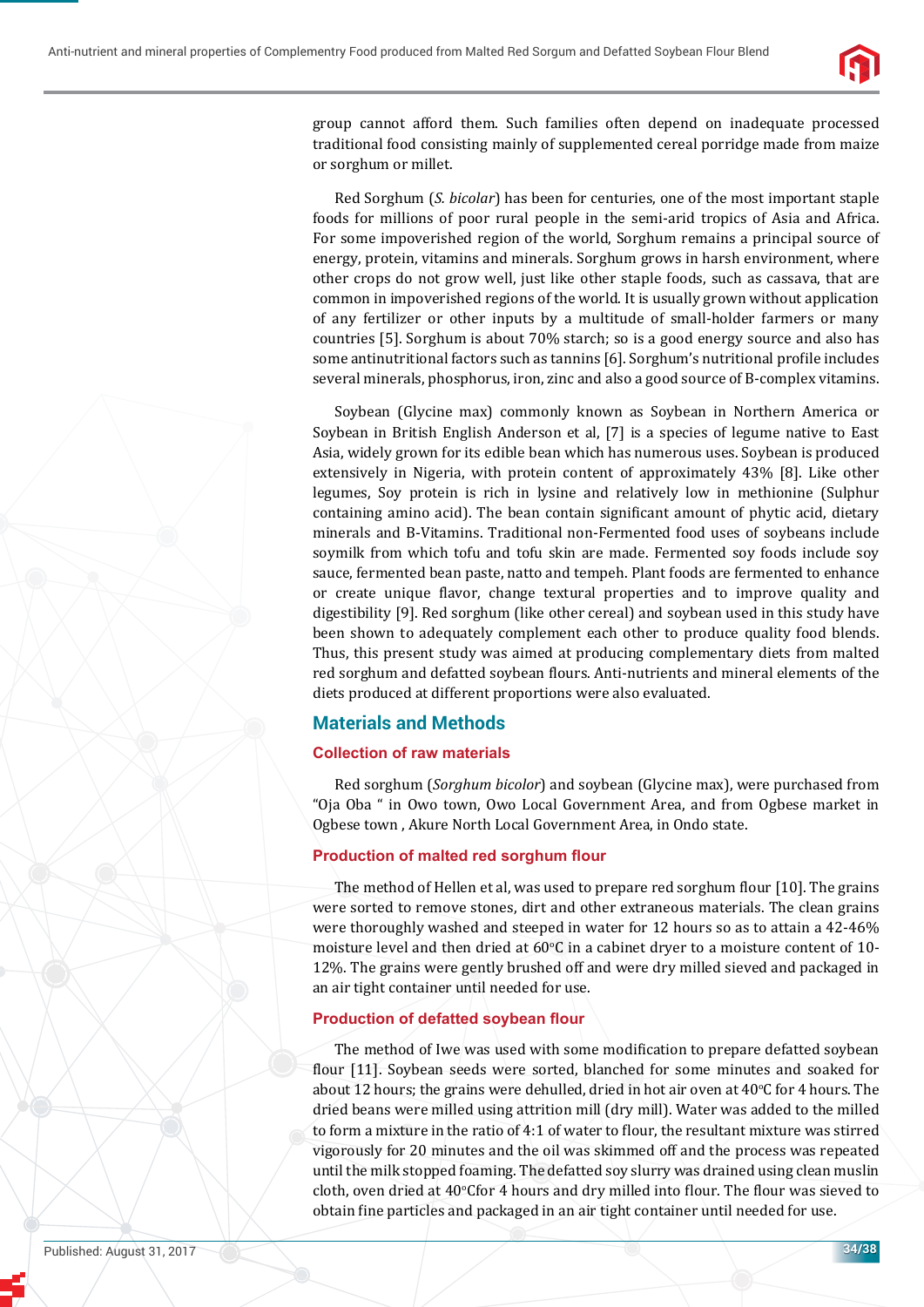

#### **Composite flour production**

Red sorghum and defatted soybean flour blends were prepared by blending the red sorghum and defatted soybean flour at varying proportion of 100%, 95:5, 90:10, and 80:29% respectively. The flours blends were individually packaged in a sealed polyethylene bag and kept at room temperature until used for analysis. Red sorghum flour  $(100\%)$  was used as control.

#### **Determination of anti-Nutritional properties**

The anti-nutritional properties (tannin, alkaloids, phytate, oxalate and saponin) of the samples were determined using AOAC method [12].

#### **Determination of mineral composition**

The method of AOAC was used for the mineral composition of the composite flours. The minerals analysed for were; Magnesium, Potassium, Calcium, Sodium, and Iron [12].

### **Result and Discussion**

The result of the antinutrient and mineral compositions of flour blends produced from malted red sorghum (MRS), and defatted soybean flours (DSF) are presented below.

#### **Antinutrient properties of complementary flours**

The levels of antinutrient properties of diets produced from malted red sorghum (MRS) and defatted soybean flours (DSF) are shown in table 1. The result shows that the antinutrient properties were reduced by the increased addition of deffated soybean flour and were inversely proportional to the increased addition of deffated soybeans flour. This implies that the antinutritional properties table 1 decreased linearly with increase in the mineral elements as shown in table 2. The decrease in the antinutrient properties might be as a result of leaching in the soaking water during the production of malted red sorghum and defatted soybean flour. This confirms previous studies carried out by Laurena et al, who observed that soaking cowpea in both acidic and alkaline solutions led to decrease in phytic acid [13].

Oxalate content was lowest in the diets produced with 80% MRS and 20% DSF  $(1.80mg/g)$ . The oxalate contents decreased from 2.25 to 1.80mg/g as the quantity of

| <b>Properties</b> | 100:00 | 95:5  | 90:10 | 80:20 |
|-------------------|--------|-------|-------|-------|
| Oxalate (Mg/g)    | 2.25   | 2.13  | 2.01  | 1.80  |
| Phytate (mg/g)    | 2.45   | 2.39  | 2.29  | 2.16  |
| Alkaloid (g/100g) | 14.16  | 11.40 | 9.84  | 9.26  |
| Saponin (g/100g)  | 2.12   | 2.01  | 1.88  | 1.69  |
| Tannin (mg/g)     | 0.18   | 0.16  | 0.15  | 0.13  |

**Table 2:** Mineral Composition of Flour Blends.

| <b>Properties</b> | 100:00 | 95:5   | 90:10  | 80:20  |
|-------------------|--------|--------|--------|--------|
| Sodium (ppm)      | 81.70  | 85.00  | 90.10  | 92.00  |
| Calcium (ppm)     | 97.50  | 104.00 | 107.40 | 108.00 |
| Potassium (ppm)   | 48.50  | 50.30  | 51.00  | 53.12  |
| Magnesium (ppm)   | 3.48   | 3.52   | 3.55   | 3.61   |
| Iron (ppm)        | 0.64   | 0.66   | 0.70   | 0.73   |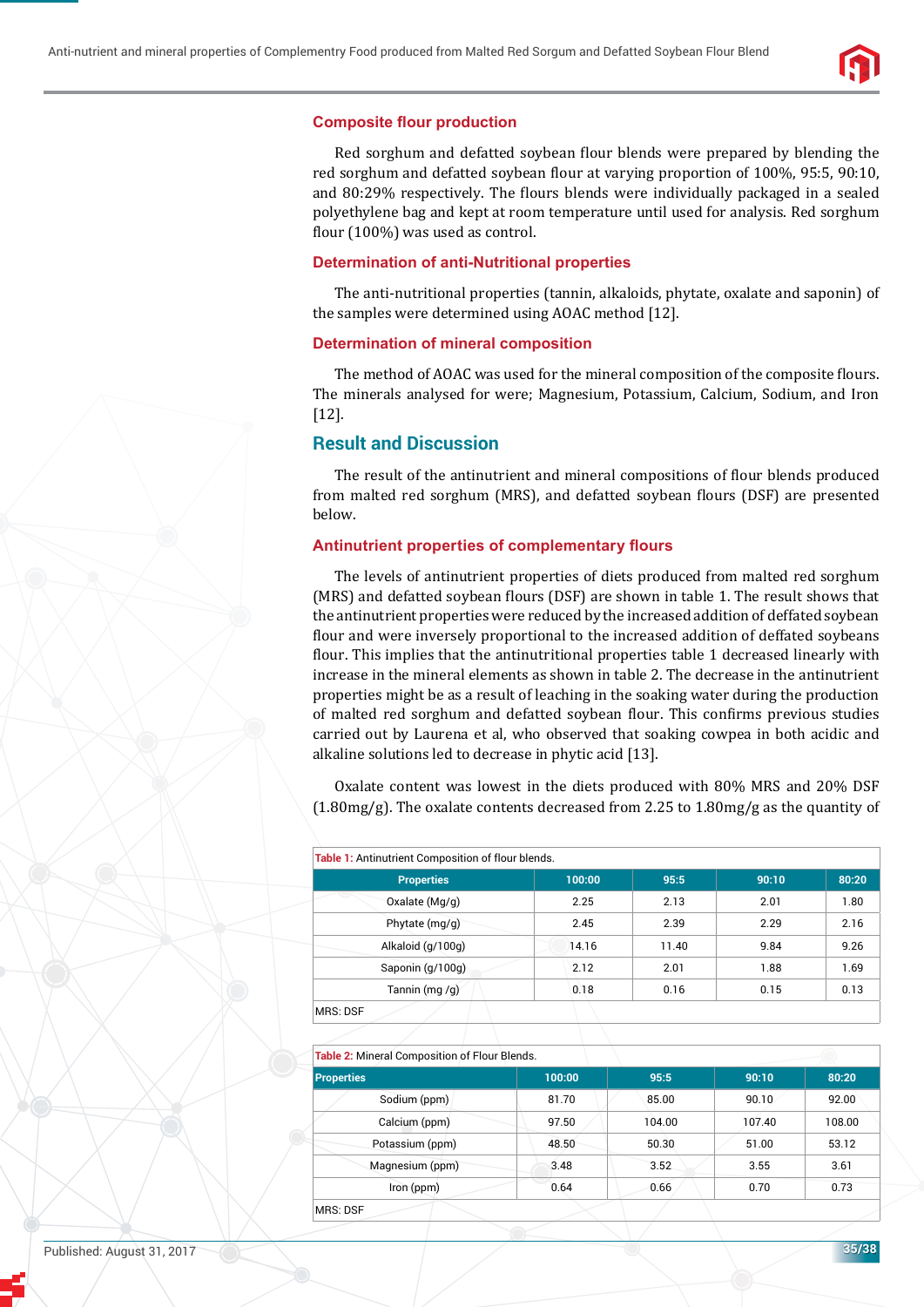

the defatted soybean decreased in the blends. Oxalate has been implicated to complex with mineral elements such as calcium, magnesium and iron leading to the formation of insoluble oxalate salts and resulting in oxalate stone [14]. This also interferes with the utilization of the minerals.

The phytate content was highest on the control sample (100% MRS) with a value of 2.45mg/g and lowest in the diets with 80%MRS and 20% DSF with a value of 2.16mg/g. Ene-Obong and Obizoba reported that a decrease in phytate content might be due to leaching of phytate ions into soaking water [15]. Phytic acid forms insoluble salts with essential minerals like calcium, iron, magnesium and zinc in food, rendering them unavailable for absorption into the blood stream [14]. The alkaloids were the most abundant in all the antinutrients evaluated in this study with values ranging from 9.26 to 14.16g/100g. A similar reduction in the alkaloids content was observed table 1 and this makes the sample with the 20% defatted soybean flour to be the best when compared to the other samples. Alkaloids have been found to cause gastro-intestinal upset and neurological disorders, especially in doses in excess of 20g/100g [16].

Saponin contents in the diets significantly reduced as the level of defatted soybeans flour increased from 2.12 to 1.69g/100g. A 20.3% decreased was obtained for saponin when 20% DSF was added in the blends. Tannin was the least available out of all the antinutrients evaluated in this study with values reducing from 0.18 to 0.13 mg/g across the diets. Onwuka reported that tannins bind to both proteins and carbohydrates which have several implications for commodities containing tannins [14]. The presence of tannins can cause browning or other pigmentation problems in both fresh food and processed products. The results obtained in this study will increase the availability of mineral elements in food, rendering them available for absorption into the blood stream.

## **Mineral composition of complementary flours**

The mineral elements evaluated in this study followed the same trend as they increased in the blends with increase in the quantity of defatted soybean flour up to 20% level. The sodium content increased from 81.70-92.00ppm in the blends and this account for 12.61% increment. The increase in the sodium content might probably be due to the reduction of phytochemical such as oxalate, phytate and others in the diets table 1. Akinyeye et al, reported that sodium helps in nerve transmission in the body [17].

Calcium has been found to help in bone formation, and muscles and skeletal development [18]. Addition of defatted soybean flour increased the calcium content from 97.50ppm (100% MRS) to 108.00ppm (80% MRS and 20% DSF). The potassium content of 100% malted red sorghum was significantly lower (48.50ppm) than all other samples. Substitution of the malted red sorghum flour with defatted soybean flour might have brought about the increase in the potassium contents of the blends. Potassium helps in fluid balance and nerve transmission [17].

The magnesium contents of the blends ranged between 3.48 and 3.61 ppm. The slight increase in the magnesium content (3.7%) followed same trend. The diets with 80% MRS and 20% DSF had the highest value in magnesium with a value of 3.61ppm. Magnesium has been reported to be involved in maintaining the electrical potentials in leaves and activation of some enzyme systems [19]. Iron was the least abundant out of all the mineral elements evaluated in this study with values ranging from 0.64 and 0.73 ppm.

# **Conclusion**

Complementary diets were produced from the blending of malted red sorghum and defatted soyabean flour at different ratios of 95:5, 90:10 and 80:20 respectively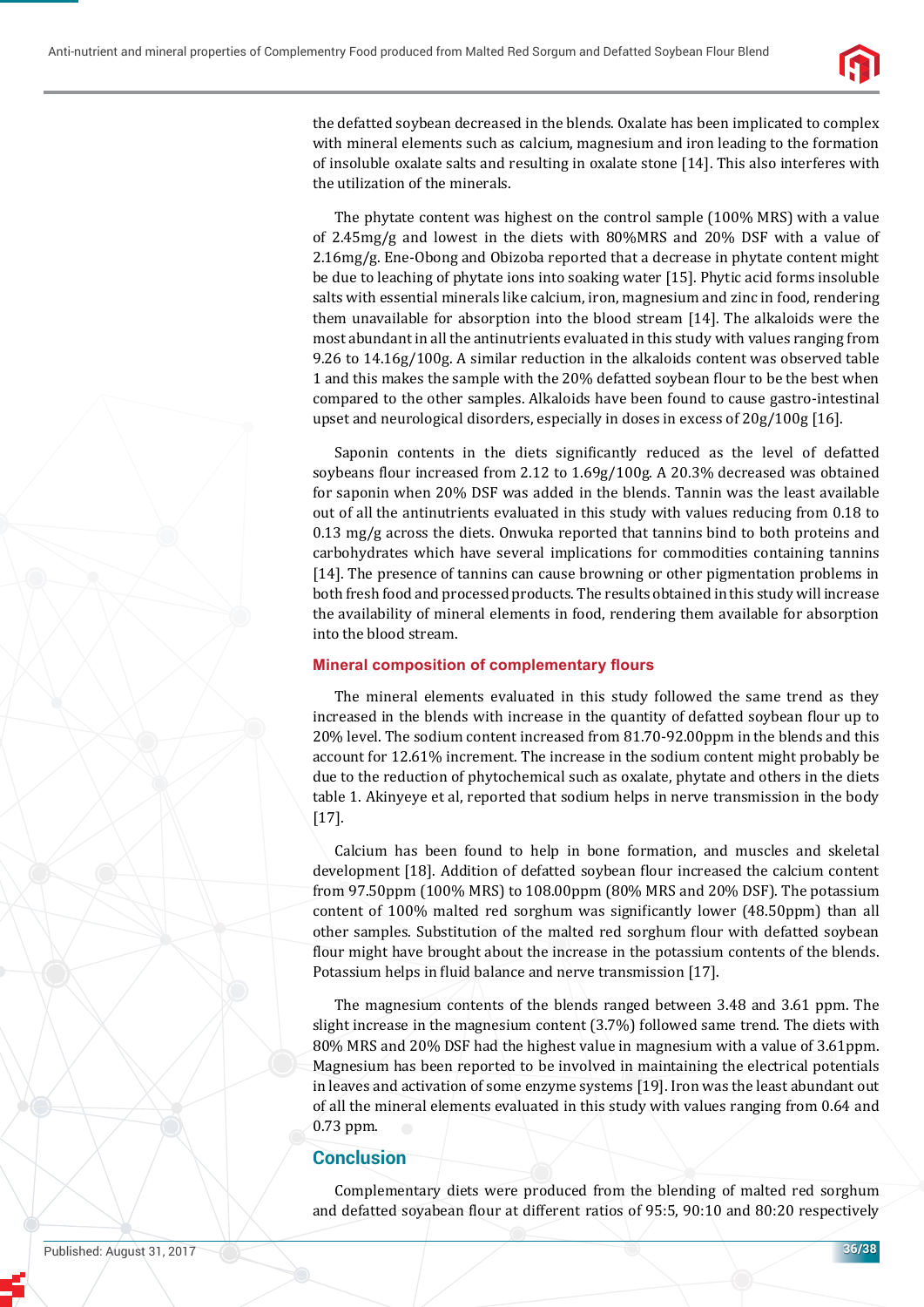

while 100% malted red sorghum served as the control. The results showed that the antinutrients reduced from 2.25-1.80mg/g (oxalate); 2.45-2.16ppm (phatate); 14.16- 9.26ppm (Alkaloids); 2.12-1.;69ppm (Saponin) and 0.18-0.13 ppm (Tannin) as the level of defatted soybean flour increased to 20% in the diets.A corresponding increase in the mineral elements evaluated was observed and the values increased from 81.70- 92.00ppm (soium); 97.50-108.00ppm(calcium); 48.50-53.12ppm (potassium); 3.48- 3.61ppm (magnesium) and 0.64-0.73ppm (iron). The increase in the mineral elements across the blends might be due to the decrease in the antinutrients evaluated. This result showed that the addition of 20% defatted soybeans flour was the best out of all the diets produced in terms of reduced antinutrients and increased mineral composition.

#### **References**

- 1. Murray CJ, Lopez AD. Global Mortality, disability and the contribution of risk factors: Global burden of disease study. Lancet. 1997; 349: 1436-1442. **Ref.:** https://goo.gl/8goaZa
- 2. Granthan-Mcgregor S, Cheung YB, Cueto S, Glewwe P, Richter L, et al. Developmental potential in the first 5years for children in developing countries. Lancet. 2007; 369: 60-70. Ref.: https://goo.gl/CsNFJa
- 3. Onweluzo JO, Nwabugwu CC. Development and evaluation of weaning foods from pigeon pea and millet. Pakistan J Nutri. 2009; 8: 725-730. **Ref.:** https://goo.gl/TW1Sri
- 4. Caulfield LE, Zava aleta N, Figueoroa A. Adding Zinc to prenatal iron and Folate supplement improves maternal and neonatai zinc status in a Peruvian Population. Am J Clin Nutr. 1999; 69: 1257-1263. **Ref.:** https://goo.gl/5awiQd
- 5. Food and Agriculture Organization. Sorghum and Millets in Human Nutrition: Chapter 5. Nutritional quality of foods prepared from Sorghum and Millets. FAO Corporate Document Repository. 2009. **Ref.:** https://goo.gl/wccdXH
- 6. Giampietro PG, Bruno G, Furcolo G, Casali A, Brunetti E, et al. Soy Protein Formulas in Children: No Hormonal Effects in Long-Term Feeding. J Pediatr Endocrinol Metab. 2004; 17: 191-196. **Ref.:** https://goo.gl/MsNJPK
- 7. Anderson JW, Johnstone BM, Cook-Newell ME. Meta-Analysis of the Effects of Soy Protein Intake on Serum Lipids. New England J Med. 1995; 333: 276-282. **Ref.:** https://goo.gl/PRdWsB
- 8. Ene-Obong HN, Carnovale E. A comparison of the proximate, minerals and amino acid composition of some known and lesser known legumes in Nigeria. Food Chem. 1992; 43: 169-175. **Ref.:** https://goo.gl/yxd1eR
- 9. Strom BL, Schinnar R, Ziegler EE, Barnhart KT, Samuel MD, et al. Soybeans, Production/crops/World for 2014. FAOSTAT. 2015. **Ref.:** https://goo.gl/BRceTr
- 10. Hellen E, Ibenglu S, Ainsworth P. Effect of fermented and germinated cowpea flour addition on the rheological and bakery properties of wheat flour. J Food Engr. 2003; 63: 177-184. Ref.: https://goo.gl/v1VYv4
- 11. Iwe MO. The Science and Technology of Soybean: Chemistry, Nutrition, Processing and utilization 1 Edition. Rejoin commun serv Enugu. 115-146.
- 12. Official method of analysis, 17 (ED). Association of Official Analytical Chemist. AOAC. 2000; 2:112-120. **Ref.:** https://goo.gl/AfNgHd
- 13. Lauren AC, Mendoza EMT. Effects of soaking in aqueous, acidic and alkaline solution on removal of polyphenols and in-vitro digestibility of cowpea. Plant Food Human Nutr. 1986; 36: 107-118. **Ref.:** https://goo.gl/k7WtYn
- 14. Onwuka GI. Physicochemical, Nutritional and Functional Properties of the Epicarp, Flesh and Pitted Sample of Doum Fruit (Hyphaene Thebaica). J food Nutr res. 2005; 2: 129-149. **Ref.:** https://goo.gl/dUwYVg
- 15. Ene-Obong HN, Obizora IC. Effect of dosmestic processing on the cooking time, nutrients, antinutients and in-vitro protein digestibility of the Africa yam bean (Sphenostylis stenocarpa). Plant food Human Nutr. 1996; 49: 43-52. **Ref.:** https://goo.gl/sqodHN
- 16. Osagie AU. Antinutrient factors. In: Nutritional Quality of Plant Foods. 1998; 37-49. **Ref.:** https://goo.gl/LQeM7k